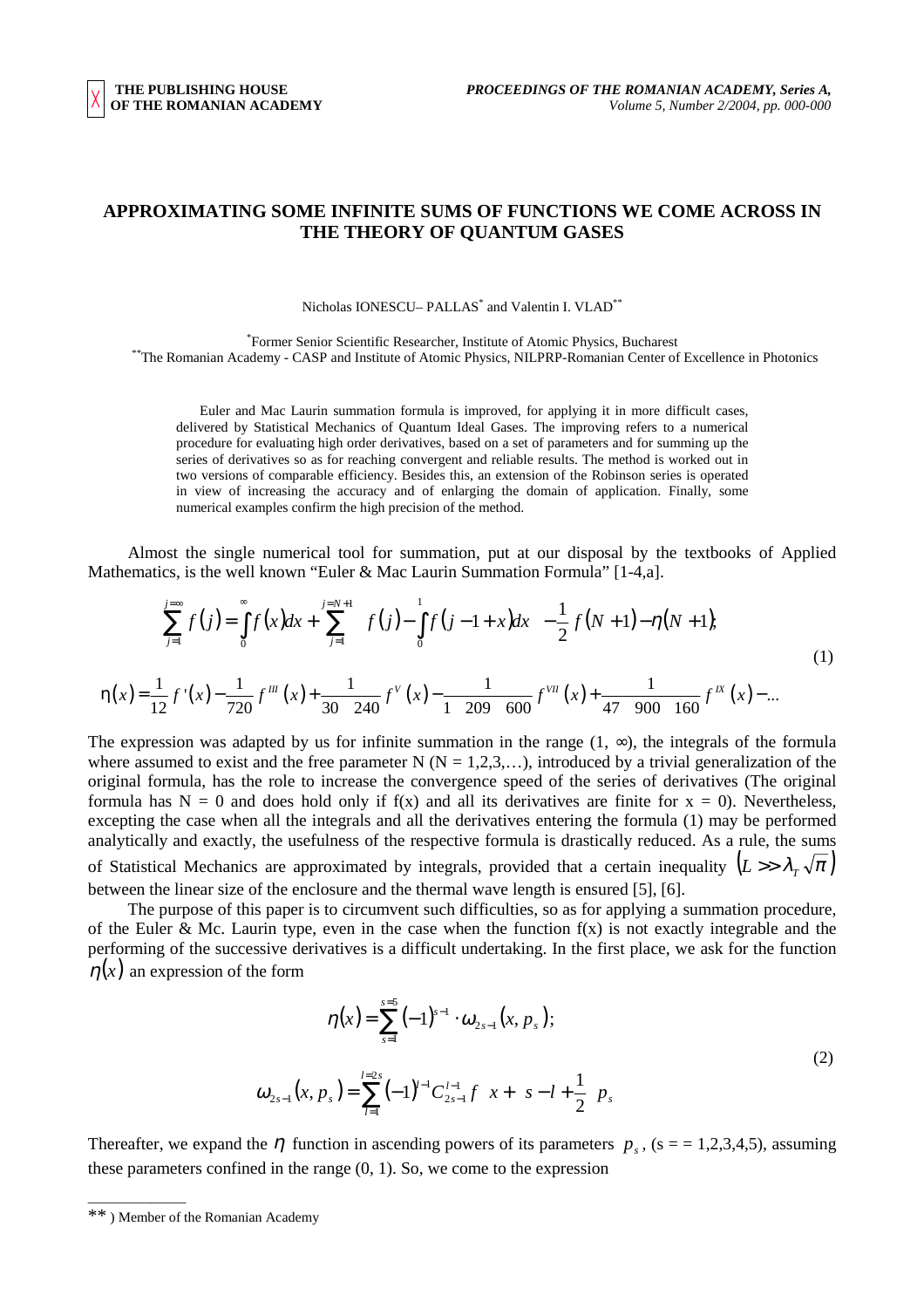$$
\eta(x) = p_1 f'(x) - \left(p_2^3 - \frac{1}{24}p_1^3\right) f'''(x) + \left(p_3^5 - \frac{1}{8}p_2^5 + \frac{1}{1920}p_1^5\right) f^{V}(x) -
$$

$$
-\left(p_4^7 - \frac{5}{24}p_3^7 + \frac{91}{13\ 440}p_2^7 - \frac{1}{322\ 560}p_1^7\right) f^{VII}(x) +
$$

$$
+\left(p_5^9 - \frac{7}{24}p_4^9 + \frac{161}{8\ 064}p_3^9 - \frac{41}{193\ 536}p_2^9 + \frac{1}{92\ 897\ 280}p_1^9\right) f^{VX}(x) - ...
$$

$$
(3)
$$

Now, we ask the coincidence of the function  $\eta(x)$ , defined in (3) with the function  $\eta(x)$  defined in (1) for any x. This identifying delivers us a set of 5 equations for the 5 unknown parameters  $p_s$  (s = 1,2,3,4,5)

$$
p_1 = \frac{1}{12}
$$
  
\n
$$
p_2^3 - \frac{1}{24} p_1^3 = \frac{1}{720}
$$
  
\n
$$
p_3^5 - \frac{1}{8} p_2^5 + \frac{1}{1920} p_1^5 = \frac{1}{30240}
$$
  
\n
$$
p_4^7 - \frac{5}{24} p_3^7 + \frac{91}{13440} p_2^7 - \frac{1}{322560} p_1^7 = \frac{1}{1209600}
$$
  
\n
$$
p_5^9 - \frac{7}{24} p_4^9 + \frac{161}{8064} p_3^9 - \frac{41}{193536} p_2^9 + \frac{1}{92897280} p_1^9 = \frac{1}{47900160}
$$
  
\nThe solutions of the algebraic system (4) are given below

 $p_1 = 8.333\,333\,3 \cdot (-2)$  8.333 333 333 3 (-2)

$$
p_2 = 1.1221413(-1)
$$
  
\n
$$
p_3 = 1.2868626(-1)
$$
  
\n
$$
p_4 = 1.3787190(-1)
$$
  
\n
$$
p_5 = 1.2868626(1)
$$
  
\n
$$
p_6 = 1.3787190(-1)
$$
  
\n
$$
p_7 = 1.2868626414(-1)
$$
  
\n
$$
p_8 = 1.2868626414(-1)
$$
  
\n
$$
p_9 = 1.2868626414(-1)
$$
  
\n
$$
p_1 = 1.2868626414(-1)
$$
  
\n
$$
p_2 = 1.2868626414(-1)
$$
  
\n
$$
p_3 = 1.2868626414(-1)
$$
  
\n
$$
p_4 = 1.2868626414(-1)
$$
  
\n
$$
p_5 = 1.2868626414(-1)
$$
  
\n
$$
p_6 = 1.2868626414(-1)
$$
  
\n
$$
p_7 = 1.2868626414(-1)
$$
  
\n
$$
p_8 = 1.2868626414(-1)
$$
  
\n
$$
p_9 = 1.2868626414(-1)
$$
  
\n
$$
p_9 = 1.2868626414(-1)
$$
  
\n
$$
p_9 = 1.2868626414(-1)
$$
  
\n
$$
p_9 = 1.2868626414(-1)
$$
  
\n
$$
p_9 = 1.2868626414(-1)
$$
  
\n
$$
p_9 = 1.2868626414(-1)
$$
  
\n
$$
p_9 = 1.2868626414(-1)
$$
  
\n
$$
p_9 = 1.2868626414(-1)
$$
  
\n
$$
p_9 = 1.2868626414(-1)
$$
  
\n<math display="block</math>

 $p_5 = 1.4358103(-1)$  1.435 810 282 1 (-1) The summation formula acquires the form

$$
\sum_{j=1}^{j=\infty} f(j) = \int_{0}^{\infty} f(x) dx + \sum_{j=1}^{j=N+1} \left\{ f(j) - \int_{0}^{1} f(j-1+x) dx \right\} - \frac{1}{2} f(N+1) - \eta(N+1) \quad ; \quad (N \ge 1)
$$

The explicit expression of  $\eta$  is

$$
\eta = \omega_1 (N+1, p_1) - \omega_3 (N+1, p_2) + \omega_5 (N+1, p_3) - \omega_7 (N+1, p_4) + \omega_9 (N+1, p_5),
$$
\n(7)

The quantities  $\omega_i$  are given in Appendix I.

The integrals over the interval (0,1) in formula (6) may be estimated by using pseudo-Tchebysheff type mechanical quadrature[4,a].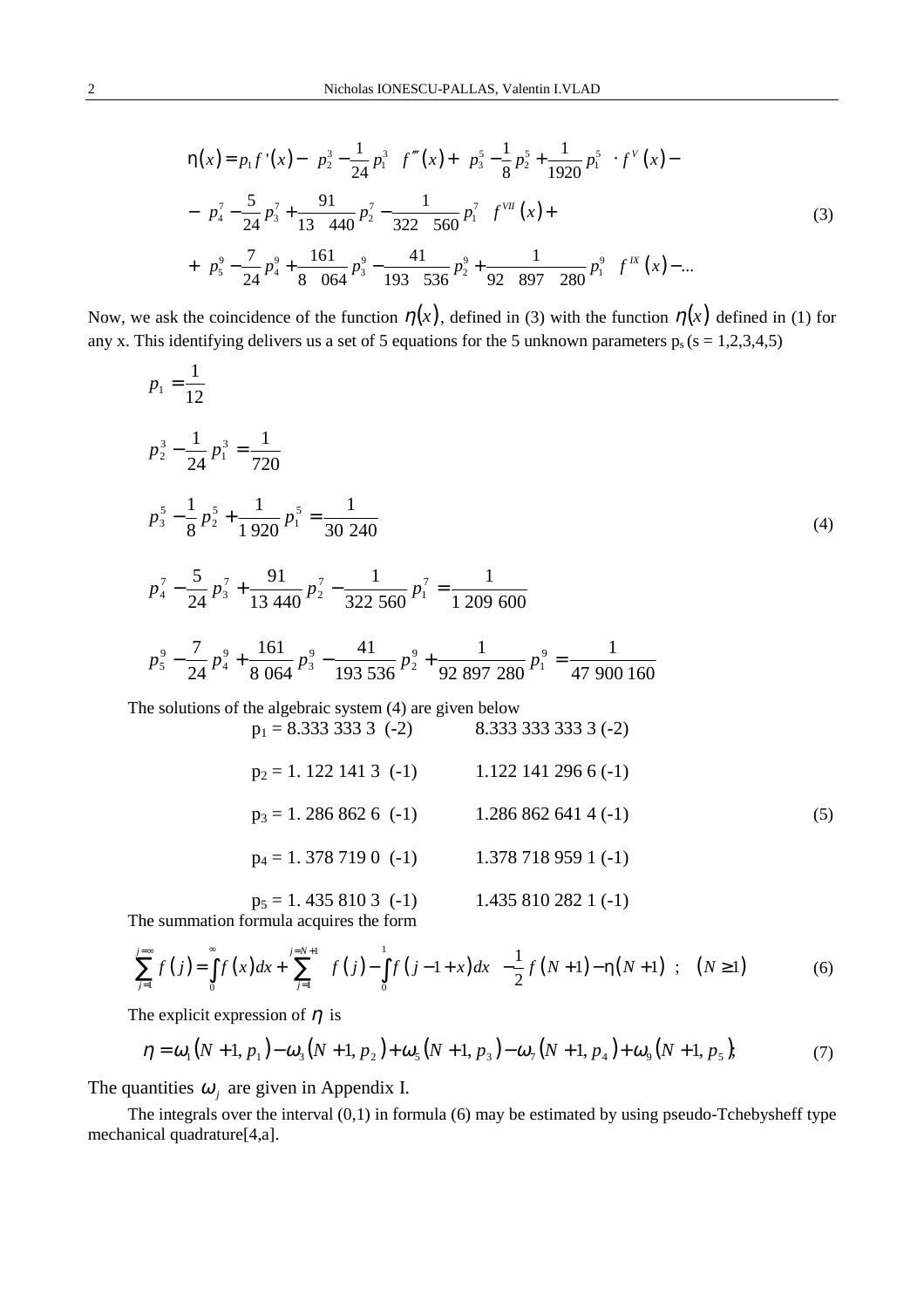$$
\int_{-1/2}^{+1/2} h(x)dx = \frac{1}{13} \left\{ h(0) + \sum_{s=1}^{s=6} [h(-x_s) + h(x_s)] \right\}
$$
  
\n
$$
x_1 = 0.082 \ 345 \ 7 \qquad x_4 = 0.349 \ 642 \ 7
$$
  
\n
$$
x_2 = 0.167 \ 435 \ 8 \qquad x_5 = 0.351 \ 012 \ 4
$$
  
\n
$$
x_3 = 0.202 \ 216 \ 1 \qquad x_6 = 0.469 \ 574 \ 3
$$
\n(8)

A more efficient version of the summation formula may be obtained if the derivatives (of various orders) are calculated rather in points  $x_N = N + \frac{3}{2}$   $(N \ge 0)$ 2  $x_N = N + \frac{3}{2}$  ( $N \ge 0$ ), than  $x_N = N + 1$  ( $N \ge 1$ ). The starting point is the mathematical identity

$$
\sum_{j=1}^{j=\infty} f(j) = \int_{0}^{\infty} f(x)dx - \int_{0}^{1/2} f(x)dx + \sum_{j=1}^{j=N+1} \int_{-1/2}^{1/2} [f(j) - f(j+x)]dx +
$$
  
+  $\theta \left( N + \frac{3}{2} \right) \theta \left( N + \frac{3}{2} \right) = \sum_{j=N+2}^{j=\infty} \int_{-1/2}^{1/2} [f(j) - f(j+x)]dx$   
matically procedure similar to that leading to formula (1), one obtains [4 b]

By using a mathematical procedure similar to that leading to formula (1), one obtains [4,b]

$$
\theta\left(N+\frac{3}{2}\right) = \frac{1}{24}f\left(N+\frac{3}{2}\right) - \frac{7}{5760}f''\left(N+\frac{3}{2}\right) + \frac{31}{967680}f^{v}\left(N+\frac{3}{2}\right) - \frac{127}{154828800}f^{vu}\left(N+\frac{3}{2}\right) + \frac{73}{3503554560}f^{ux}\left(N+\frac{3}{2}\right) - \dots
$$
\n(9b)

Formulas (2) still apply now, for  $\theta \mid N + \frac{3}{2}$  $\overline{\phantom{a}}$  $\left(N+\frac{3}{2}\right)$ l  $\bigg\lceil N +$ 2  $\theta \left( N + \frac{3}{2} \right)$  instead of  $\eta (N + 1)$ . Accordingly, the equations (4) are kept

unchanged, excepting the free terms, which should be replaced by the coefficients of the expansion (9b). So, new parameters  $p_s(s = 1,2,3,4,5)$ , slightly different form (5), are obtained

$$
p_1 = 4.166 666 667(-2)
$$
  
\n
$$
p_2 = 1.068 030 809(-1)
$$
  
\n
$$
p_3 = 1.275 594 018(-1)
$$
  
\n
$$
p_4 = 1.375 939 001(-1)
$$
  
\n
$$
p_5 = 1.435 065 681(-1)
$$
 (10)

The explicit expression of  $\theta$  is

$$
\theta = \omega_1 \left( N + \frac{3}{2}, \quad p_1 \right) - \omega_3 \left( N + \frac{3}{2}, \quad p_2 \right) + \omega_5 \left( N + \frac{3}{2}, \quad p_3 \right) - \omega_7 \left( N + \frac{3}{2}, \quad p_4 \right) + \omega_9 \left( N + \frac{3}{2}, \quad p_5 \right) \tag{11}
$$

The quantities  $\omega_i$  are given in Appendix II.

The expression  $\omega_1 - \omega_3 + \omega_5 - \omega_7 + \omega_9$  standing either for  $\zeta$  in (6) or for  $\theta$  in (9), is actually a truncation of an infinite alternative series. For completing the missing terms (in the case of slowly convergent series) we recommend to apply the Padé-approximant procedure: [7], [8].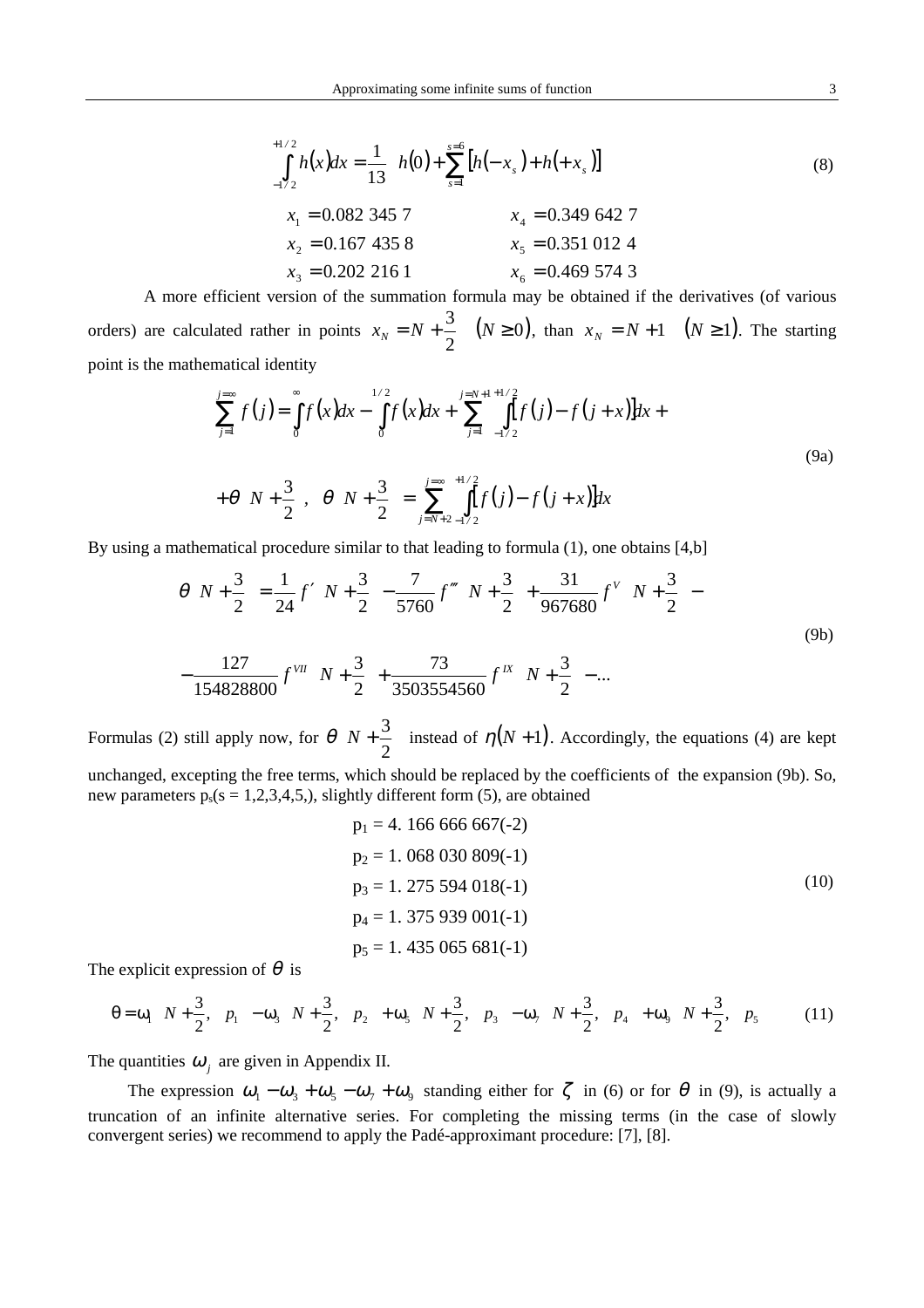$$
\omega_1 - \omega_3 + \omega_5 - \omega_7 + \omega_9 - \dots = \omega_1 - \lambda \quad ; \quad \lambda = \frac{A_1}{1 +} \frac{A_2}{1 +} \frac{A_3}{1 +} \frac{A_4}{1 +} \nA_1 = \omega_3, \qquad A_2 = \frac{\omega_5}{\omega_3}, \qquad A_3 = \frac{\omega_7}{\omega_5} - \frac{\omega_5}{\omega_3} \qquad A_4 = \frac{\omega_9 \cdot \omega_5 - \omega_7^2}{\omega_7 \cdot \omega_3 - \omega_5^2} \cdot \frac{\omega_3}{\omega_5}.
$$
\n(12)

Sometimes convenient way to evaluate the integrals over the interval  $(0, \infty)$ , in (6) and (9) is to resort to Hermite type numerical integration. For instance, the integrals we come across in the theory of ideal quantum gases, when we want to calibrate the particle spectrum of fermions [9], [10].

$$
I_{+} = \int_{0}^{\infty} \frac{2\pi\sqrt{x}dx}{e^{ax+\alpha}+1}, \qquad (\alpha \ge 0)
$$
 (13)

may, through the variable change  $x = \frac{1}{u^2}$ *a*  $x = -u^2$ , be brought to the form

$$
I_{+} = \left(\frac{\pi}{a}\right)^{3/2} \cdot G_{+}(\alpha), \quad G_{+}(\alpha) = \frac{2}{\sqrt{\pi}} \int_{-\infty}^{+\infty} \frac{u^{2} e^{-u^{2}} du}{e^{\alpha} + e^{-u^{2}}} \tag{14}
$$

enabling us to apply the Hermite type integration formula (with weight  $e^{-u^2}$  and interval  $-\infty < u < +\infty$ ) [11].

$$
G_{+}(\alpha) = \sum_{l=1}^{l=n} \frac{C_l}{e^{\alpha} + a_l}
$$
\n(15)

The constants  $(C_l, a_l)$  are connected to the original ones by

$$
\sum_{l=1}^{l=n} C_l = 1, \qquad C_l = \frac{4}{\sqrt{\pi}} A_l x_l^2, \qquad a_l = e^{-x_l^2}
$$
 (16)

The calibration relation (16) is fulfilled by taking the first 11 weights  $A_l$  and roots  $x_l$  of the 32-root formula. The constants of the formula (15) are given below.

l Cl al 1 3.214 784 1 (-2) 0.962 748 7 2 2.142 706 7 (-1) 0.710 206 0 3 3.255 232 3 (-1) 0.385 369 3 4 2.562 238 3 (-1) 0.152 906 1 5 1.237 774 7 (-1) 0.439 544 7 (-1) 6 3.882 204 3 (-2) 0.903 430 1 (-2) 7 8.038 595 4 (-3) 0.130 413 5 (-2) 8 1.094 652 3 (-3) 0.129 089 9 (-3) 9 9.620 110 7 (-5) 0.848 650 2 (-5) 10 5.275 995 2 (-6) 0.354 899 4 (-6) 11 1.714 700 0 (-7) 0.889 530 0 (-8) (17)

A specific mono-parametric class of mathematical functions is to be found in the theory of bosonic gases, namely [12].

$$
G\left(n+\frac{1}{2}, \alpha\right) = \frac{1}{\left(n-\frac{1}{2}\right)} \int_{0}^{\infty} \frac{x^{n-\frac{1}{2}} dx}{e^{x+\alpha} - 1}, \quad (n = -1, 0, 1, 2, 3, ...)
$$
 (18)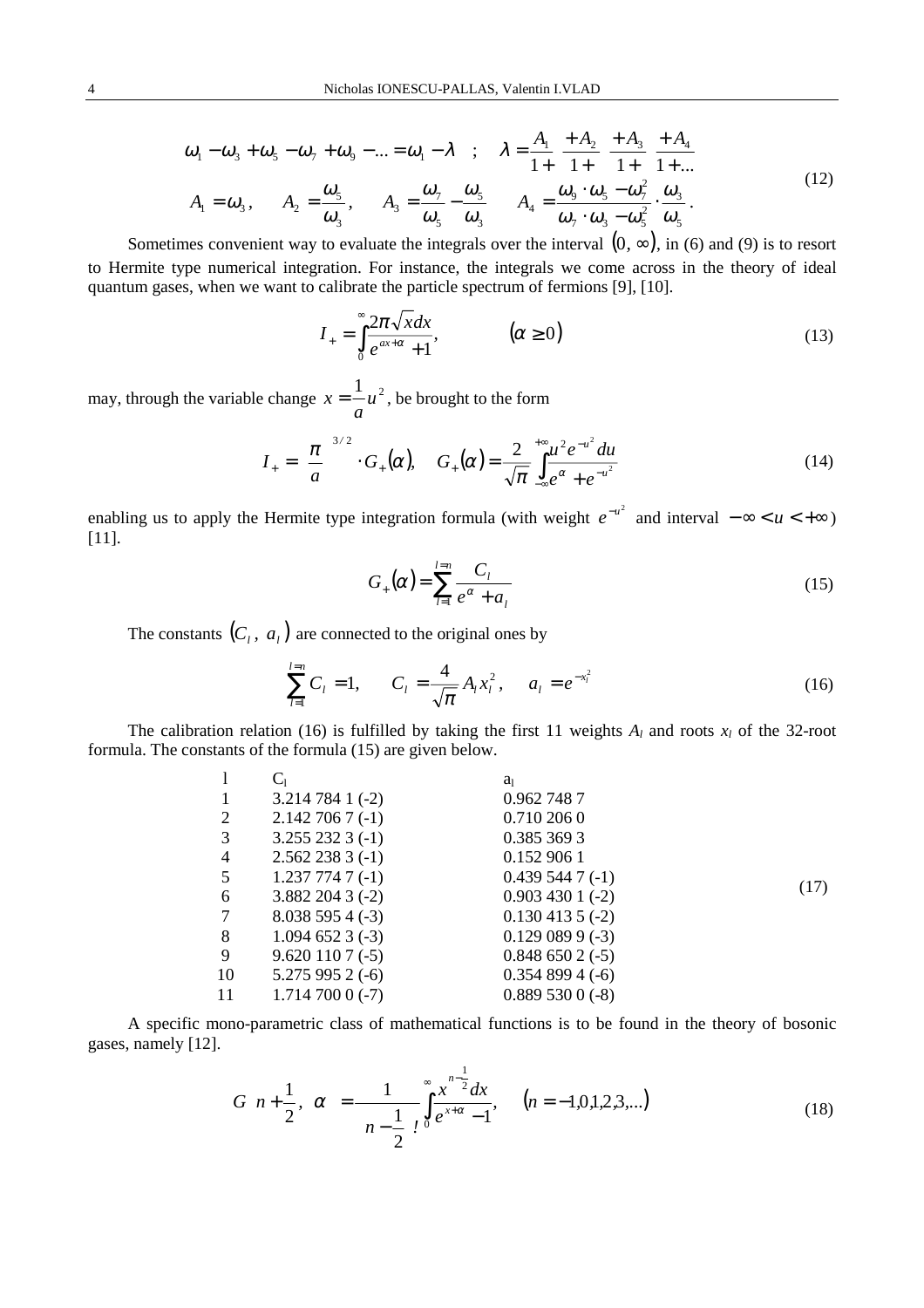A direct physical meaning may be assigned to the cases  $n = 1$  (particle spectrum) and  $n = 2$  (energy spectrum). The functions G may be expressed as infinite series by

$$
G\left(n+\frac{1}{2},\alpha\right) = \sum_{j=1}^{j=\infty} \frac{e^{-\alpha j}}{j^{n+\frac{1}{2}}}
$$
 (193)

Among the various elements of this class, a certain mathematical connection, through the intermediary of the Riemann's  $\zeta$  function, is established, in such a way that the entire class G may be known if a single element of G is known

$$
G\left(n-\frac{1}{2}, \alpha\right) = -\frac{\partial}{\partial \alpha}G\left(n+\frac{1}{2}, \alpha\right)
$$

$$
G\left(n+\frac{1}{2}, \alpha\right) = \zeta\left(n+\frac{1}{2}\right) - \int_{0}^{\alpha} G\left(n-\frac{1}{2}, \alpha\right) d\alpha
$$
(20)

$$
\zeta(3/2) = 2.612\,375\,4
$$
,  $\zeta = (5/2) = 1.341\,487\,2$ ,  $\zeta = (7/2) = 1.126\,733\,9$ 

We choose  $G(\frac{1}{2}, \alpha)$  $\bigg)$  $\left(\frac{1}{2}, \alpha\right)$ l  $G\left(\frac{1}{2}, \alpha\right)$ 2  $\left(\frac{1}{2}, \alpha\right)$  as generating element for the whole class G. After separating the singularity, the expression of  $G(\frac{1}{2}, \alpha)$  $\overline{1}$  $\left(\frac{1}{2}, \alpha\right)$ l  $G\left(\frac{1}{\epsilon}, \alpha\right)$ 2  $\left(\frac{1}{2}, \alpha\right)$  becomes

$$
G\left(\frac{1}{2}, \alpha\right) = \sqrt{\frac{\pi}{\alpha}} + \frac{2}{\sqrt{\pi}} \int_{0}^{\infty} \left\{ \frac{1}{e^{u^2 + \alpha} - 1} - \frac{1}{u^2 + \alpha} \right\} du
$$
 (21)

Starting with (21) and performing a series expansion in the ascending powers of  $\alpha$  under the integral sign, one obtains few terms of the series of G:

$$
G\left(\frac{1}{2}, \alpha\right) = \sqrt{\frac{\pi}{\alpha}} - \frac{2}{\sqrt{\pi}} \int_{0}^{\infty} \left\{\frac{1}{u^2} - \frac{1}{e^{u^2} - 1}\right\} du + \alpha \frac{2}{\sqrt{\pi}} \int_{0}^{\infty} \left\{\frac{1}{u^4} - \frac{e^{u^2}}{\left(e^{u^2} - 1\right)^2}\right\} du
$$
 (22)

F. London presumably used this procedure, based on successive extractions, in 1954, in his trial to evaluate  $G\left[\frac{3}{2}, \alpha\right]$  $\overline{\phantom{a}}$  $\left(\frac{3}{2}, \alpha\right)$ l  $G\left(\frac{3}{2}, \alpha\right)$  $\left(\frac{3}{2}, \alpha\right)$  and  $G\left(\frac{5}{2}, \alpha\right)$  $\overline{1}$  $\left(\frac{5}{2}, \alpha\right)$ l  $G\left(\frac{5}{6}, \alpha\right)$ 2  $\left[\frac{5}{2}, \alpha\right]$  for very small  $\alpha$  [13].

The coefficients of the expansion of G in terms of  $\alpha$  in (22) are expressed as rather intricate integrals, and this is a difficulty preventing us from the extending of the approximation toward greater values of  $\alpha$ . However, such an extension is possible, provided that a non-conventional procedure, we expound in the sequel, is used. Our starting point is the identity:

$$
\sum_{j=1}^{j=\infty} f(j) = \int_{0}^{\infty} f(x)dx - \int_{0}^{1/2} f(x)dx - \sum_{j=1}^{j=\infty} \int_{-\frac{1}{2}}^{\frac{1}{2}} [f(j+x) - f(j)]dx
$$
\n(23)

used in the case  $f(x)$ *x*  $f(x) = \frac{e^{-\alpha x}}{x}$  $=\frac{c}{\sqrt{2}}$ . We first calculate the two integrals entering the expression (23)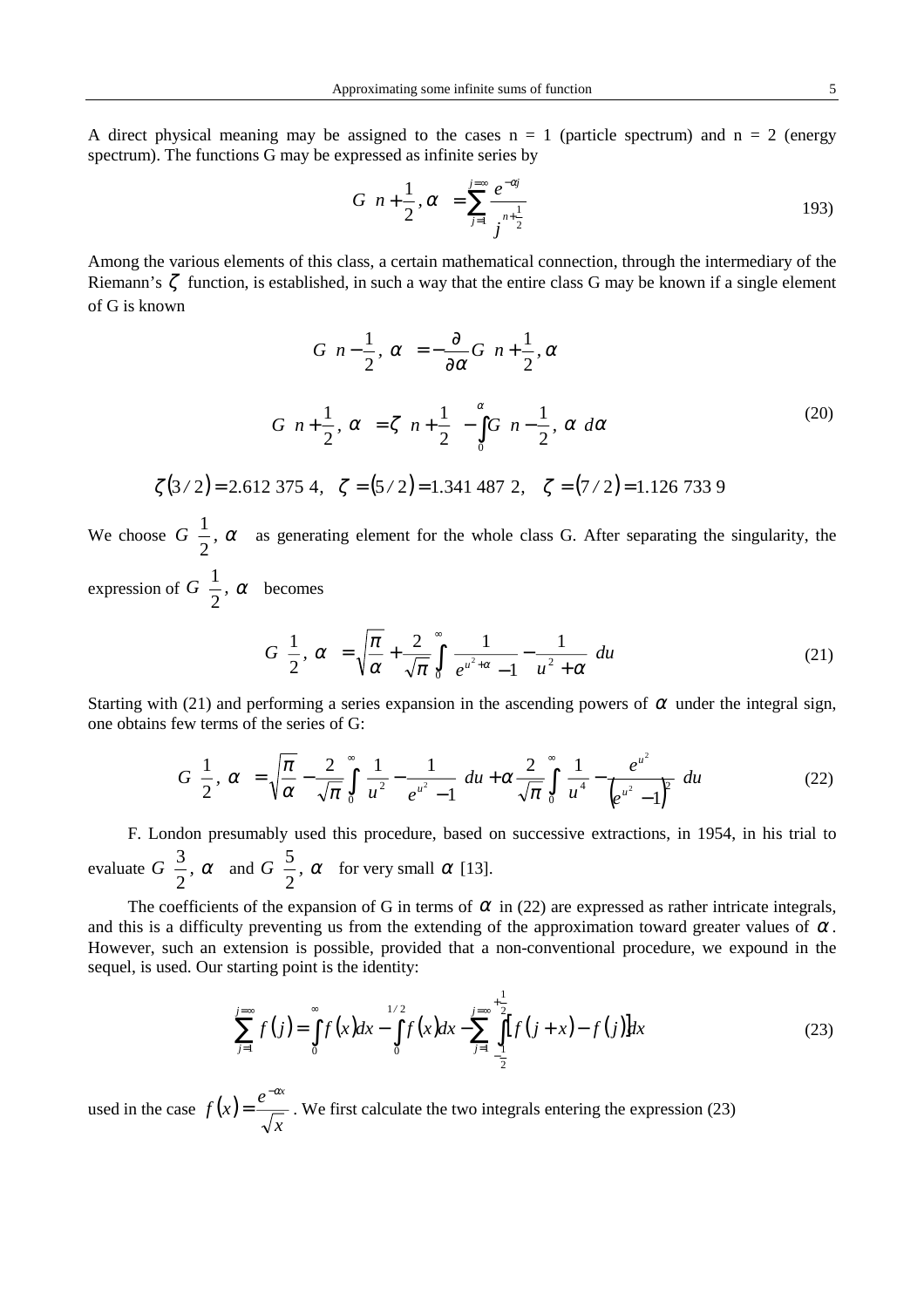$$
\int_{0}^{\infty} e^{-\alpha x} \frac{dx}{\sqrt{x}} = \sqrt{\frac{\pi}{\alpha}} \qquad ; \qquad \int_{0}^{1/2} e^{-\alpha x} \frac{dx}{\sqrt{x}} = \sum_{s=0}^{\infty} (-1)^{s} \frac{\alpha^{s}}{s!} \frac{1}{\left(s + \frac{1}{2}\right) z^{s + \frac{1}{2}}}
$$
(24)

Thereafter, we calculate

$$
\iint_{-1/2}^{+1/2} f(j+x) - f(j) dx = \sum_{s=0}^{s=\infty} (-1)^s \frac{\alpha^s}{s!} \psi(j,s) \quad ; \quad \psi(j,s) = \frac{\left(j+\frac{1}{2}\right)^{s+\frac{1}{2}} - \left(j-\frac{1}{2}\right)^{s+\frac{1}{2}}}{s+\frac{1}{2}} - j^{s-\frac{1}{2}} \tag{25}
$$

So, the function  $G\left[\frac{1}{2}, \alpha\right]$  $\overline{\phantom{a}}$  $\left(\frac{1}{2},\alpha\right)$ l  $G\left(\frac{1}{2},\alpha\right)$ 2  $\left(\frac{1}{2}, \alpha\right)$  acquires the form

$$
G\left(\frac{1}{2},\alpha\right) = \sqrt{\frac{\pi}{\alpha}} - \sum_{s=0}^{s=\infty} (-1)^s \frac{\alpha^s}{s!} \left\{ \frac{1}{\left(s + \frac{1}{2}\right)^{s + \frac{1}{2}}} + C_s \right\} ; \qquad C_s = F.P. \sum_{j=1}^{j=\infty} \psi(j,s) \tag{26}
$$

The simple summation in the expression of  $C_s$  in (26) is divergent. For this reason, a special caution is to be paid to extract the finite part (F.P.). We accomplish this by resorting to the modified version of the Euler & Mac Laurin summation formula (in which the derivatives are determined in points  $x = N + \frac{2}{2}$  $x = N + \frac{1}{2}$ .

$$
C_{s} = \lim_{N \to \infty} \left\{ \sum_{j=1}^{j=N} \psi(j,s) + R_{N} \right\}
$$
  
\n
$$
R_{N} = \left\{ \frac{1}{s + \frac{1}{2}} \left( N + \frac{1}{2} \right)^{s + \frac{1}{2}} - \frac{1}{\left( s + \frac{1}{2} \right) \left( s + \frac{3}{2} \right)} \left[ (N + 1)^{s + \frac{3}{2}} - N^{s + \frac{3}{2}} \right] \right\} + \frac{1}{24} \left\{ (N + 1)^{s - \frac{1}{2}} - N^{s - \frac{1}{2}} - \left( s - \frac{1}{2} \right) \left( s + \frac{1}{2} \right)^{s - \frac{3}{2}} \right\} - \frac{7}{5760} \left( s - \frac{1}{2} \right) \left( s - \frac{3}{2} \right) \left( N + 1 \right)^{s - \frac{5}{2}} - N^{s - \frac{5}{2}} - \left( s - \frac{5}{2} \right) \left( N + \frac{1}{2} \right)^{s - \frac{7}{2}} \right\} + \frac{31 \left( s - \frac{1}{2} \right) \left( s - \frac{3}{2} \right) \left( s - \frac{5}{2} \right) \left( s - \frac{7}{2} \right) \left( (N + 1)^{s - \frac{3}{2}} - N^{s - \frac{3}{2}} - \left( s - \frac{9}{2} \right) \left( N + \frac{1}{2} \right)^{s - \frac{11}{2}} \right\} - \frac{31 \left( s - \frac{1}{2} \right) \left( s - \frac{3}{2} \right) \left( s - \frac{5}{2} \right) \left( N + \frac{1}{2} \right)^{s - \frac{11}{2}} \right\} - \frac{31 \left( s - \frac{1}{2} \right) \left( s - \frac{3}{2} \right) \left( s - \frac{5}{2} \right) \left( N + \frac{1}{2} \right)^{s - \frac{3}{2}} - N^{s - \frac{3}{2}} - \left( s - \frac{9}{2} \right) \left( N + \frac{1}{2} \right)^{s - \frac{11}{2}} \right)
$$
  
\n(27)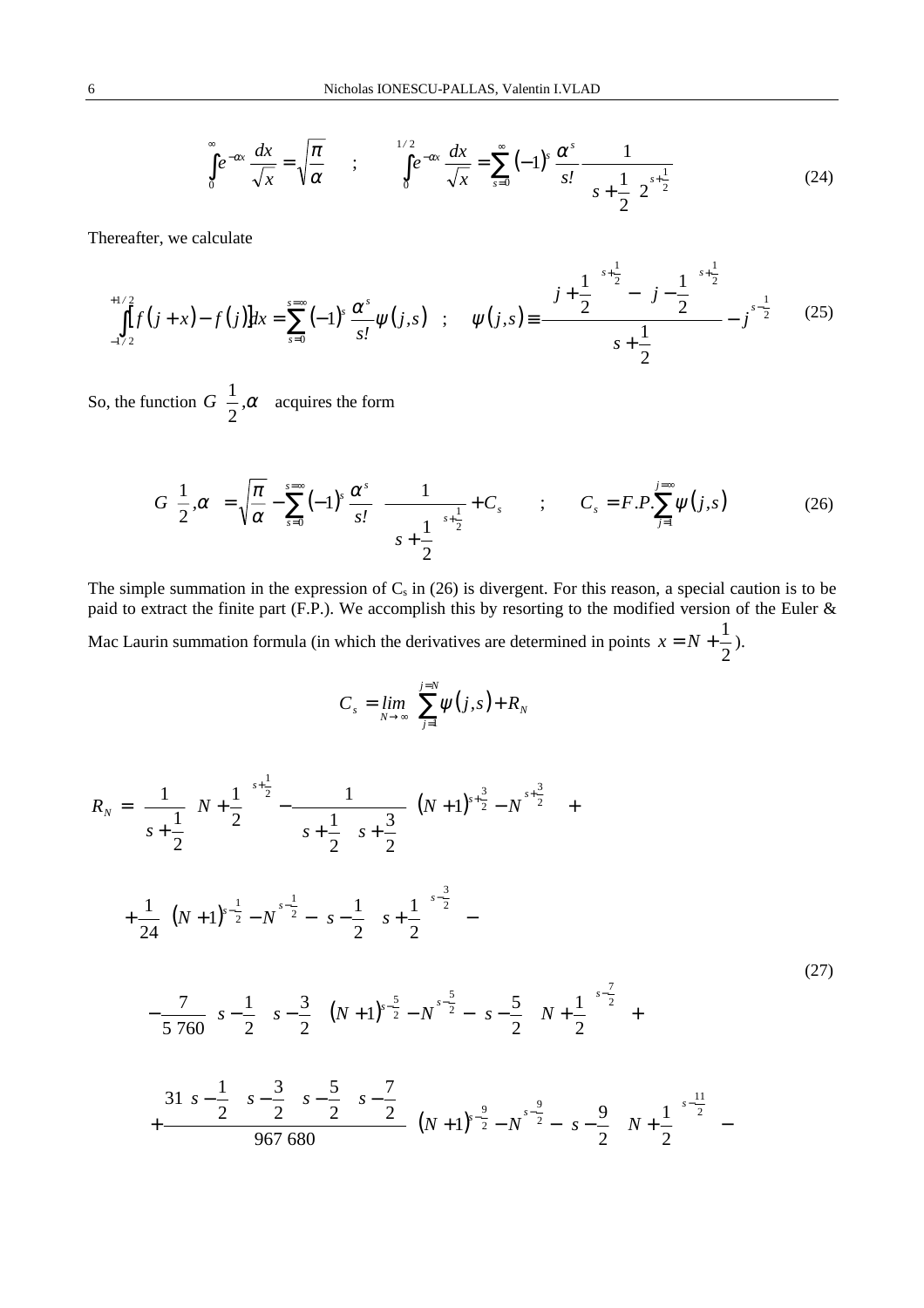$$
-\frac{127\left(s-\frac{1}{2}\right)\left(s-\frac{3}{2}\right)\left(s-\frac{5}{2}\right)\left(s-\frac{7}{2}\right)\left(s-\frac{9}{2}\right)\left(s-\frac{11}{2}\right)}{154\quad828\quad800}\left\{\left(N+1\right)^{s-\frac{13}{2}}-N^{s-\frac{13}{2}}-\left(s-\frac{13}{2}\right)\left(N+\frac{1}{2}\right)^{s-\frac{15}{2}}\right\}+...
$$

In this way, one obtains for the first coefficients  $C_s$  the table:

s Cs s Cs 0 +0.046 141 0 4 -0.014 262 00 1 -0.027 816 1 5 -0.000 926 23 2 -0.045 225 6 6 +0.000 972 10 3 -0.033 770 9 7 -0.003 484 20 (28)

The series expansion of  $G\left(\frac{1}{2}, \alpha\right)$  $\overline{1}$  $\left(\frac{1}{2},\alpha\right)$ l  $G\left(\frac{1}{2},\alpha\right)$ 2  $\left(\frac{1}{2}, \alpha\right)$  turns out to be

$$
G\left(\frac{1}{2},\alpha\right) = \sqrt{\pi}\alpha^{-\frac{1}{2}} - \left(C_0 + \sqrt{2}\right) + \frac{1}{1!} \left(C_1 + \frac{\sqrt{2}}{6}\right)\alpha - \frac{1}{2!} \left(C_2 + \frac{\sqrt{2}}{20}\right)\alpha^2 +
$$
  
+ 
$$
\frac{1}{3!} \left(C_3 + \frac{\sqrt{2}}{56}\right)\alpha^3 - \frac{1}{4!} \left(C_4 + \frac{\sqrt{2}}{144}\right)\alpha^4 + \frac{1}{5!} \left(C_5 + \frac{\sqrt{2}}{352}\right)\alpha^5 - \frac{1}{6!} \left(C_6 + \frac{\sqrt{2}}{832}\right)\alpha^6 + \frac{1}{7!} \left(C_7 + \frac{\sqrt{2}}{1920}\right)\alpha^7 - \dots
$$
 (29)

In completely explicit form the G-functions are given in Appendix III.

An alternative procedure, to work out the calibration of the particle – and energy – spectra of ideal quantum gases (either bosons or fermions), is the resorting to the Born-type series as they stand, but asymptotically evaluating the remainders [14], [15].

$$
I_P^{\pm}(q) = \frac{2}{\sqrt{\pi}} \int_0^{\infty} \frac{\sqrt{x} dx}{q e^x \pm 1} = \frac{1}{q} \mp \frac{1}{2^{3/2}} \frac{1}{q^2} + \frac{1}{3^{3/2}} \frac{1}{q^3} \mp \frac{1}{4^{3/2}} \frac{1}{q^4} + \dots
$$
  

$$
I_E^{\pm}(q) = \frac{4}{3\sqrt{\pi}} \int_0^{\infty} \frac{x^{3/2} dx}{q e^x \pm 1} = \frac{1}{q} \mp \frac{1}{2^{5/2}} \frac{1}{q^2} + \frac{1}{3^{5/2}} \frac{1}{q^3} \mp \frac{1}{4^{5/2}} \frac{1}{q^4} + \dots
$$
(30)

We can write for  $I_P^-(q)$ 

$$
I_P^-(q) = S_N(q) + R_N(q); \tag{31}
$$

$$
S_N(q) = \sum_{j=1}^{j=N} j^{-3/2} \cdot \frac{1}{q^j}, \qquad R_N(q) = \sum_{j=1}^{j=N} (N+j)^{-3/2} \cdot q^{-(N+j)} \qquad (32)
$$

Resorting to the integral representation of the general term in the remainder series

$$
(N+j)^{-3/2} \cdot q^{-(N+j)} = q^{-(N+j)} \cdot \frac{2}{\sqrt{\pi}} \int_{0}^{\infty} \sqrt{x} e^{-(N+j)x} dx
$$
 (32)

the expression of the remainder may be cast in the compact form

$$
R_N = \frac{1}{(N+j)^{3/2} \cdot q^{(N+1)}} \cdot \frac{2}{\sqrt{\pi}} \cdot \int_{0}^{\infty} \frac{\sqrt{x}e^{-x}dx}{\left(1 - \frac{1}{q}e^{-\frac{x}{N+1}}\right)}
$$
(33)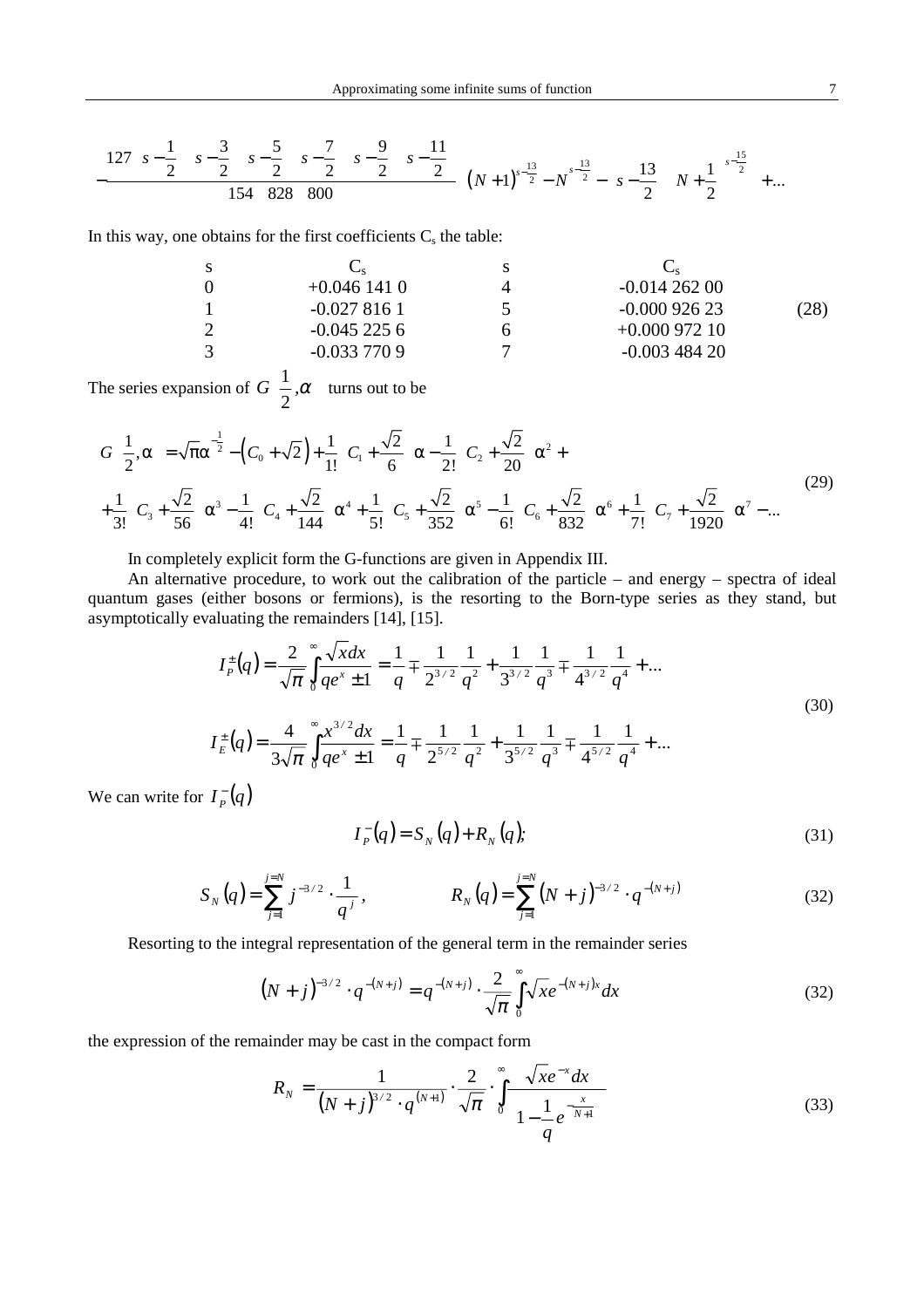Likewise, for  $I_P^+(q)$  on obtains

$$
I_P^+(q) = \sum_{j=1}^{j=N} (-1)^{j-1} \cdot j^{-3/2} \cdot \frac{1}{q^j} + R_N \quad ; \quad R_N = \frac{(-1)^N}{(N+1)^{3/2} \cdot q^{(N+1)}} \cdot \frac{2}{\sqrt{\pi}} \cdot \int_0^{\infty} \frac{\sqrt{x} e^{-x} dx}{\left(1 + \frac{1}{q} e^{-\frac{x}{N+1}}\right)}
$$
(34)

The integrals in (34) may be evaluated resorting to the mechanical quadrature formula

$$
\int_{0}^{\infty} \sqrt{x} e^{-x} f(x) dx = \sum A_k f(x_k), \qquad \sum A_k = \frac{\sqrt{\pi}}{2}
$$
 (35)

So, the remainder formula becomes

$$
R_N = \frac{\left(\pm 1\right)^N}{\left(N+1\right)^{3/2} \cdot q^{(N+1)}} \cdot \sum_{k=1}^{k=1} \frac{B_k}{\left(1 \mp \frac{1}{q} e^{-\frac{x}{N+1}}\right)}
$$
(36)

Here,  $B_k = \frac{2}{\sqrt{\pi}} A_k$ ;  $(A_k, x_k)$ - are the first 16 weights and zeros of the 32 – root formula

| k  | B <sub>k</sub>   | $x_k$            |
|----|------------------|------------------|
| 1  | 4.330 037 6 (-2) | 7.535 274 3 (-2) |
| 2  | 1.383 330 8 (-1) | 3.015 846 3 (-1) |
| 3  | 2.138 702 3 (-1) | 6.792 188 1 (-1) |
| 4  | 2.245 744 9 (-1) | 1.209 134 7      |
| 5  | 1.779 385 0 (-1) | 1.892 579 2      |
| 6  | 1.113 731 3 (-1) | 2.731 183 3      |
| 7  | 5.636 486 2 (-2) | 3.726 984 2      |
| 8  | 2.335 905 5 (-2) | 4.882 453 3      |
| 9  | 7.981 651 4 (-3) | 6.200 532 2      |
| 10 | 2.255 957 6 (-3) | 7.684 677 0      |
| 11 | 5.278 473 7 (-4) | 9.338 912 8      |
| 12 | 1.021 298 7 (-4) | 1.116 790 1 (+1) |
| 13 | 1.629 742 6 (-5) | 1.317 702 3 (+1) |
| 14 | 2.136 260 9 (-6) | 1.537 248 0 (+1) |
| 15 |                  |                  |

The convergence of the sum  $S_N + R_N$ , with constants in the table (37), is very rapid for fermions and still satisfactory for bosons. For bosons, with  $q^{-1} = 0.99$ , one obtains the following results

|    | $\mathbf{y}_N$ | $R_N$       | $S_N + R_N$ |      |
|----|----------------|-------------|-------------|------|
|    | 1.917.385.7    | 0.353 773 2 | 2.271 158 9 |      |
| 19 | 2.088 193 0    | 0.183 442 4 | 2.271 635 4 | (38) |
| 29 | 2.154 740 3    | 0.1169173   | 2.271 657 6 |      |
| 39 | 2.190 233 0    | 0.0814268   | 2.271 659 8 |      |

Summing up directly 1024 terms and taking into account the remainder  $R_{1024}$ ~1 x 10<sup>-7</sup>, one obtains for  $S_{\infty} + R_{\infty}$  the value 2.271 660 7. The result may be compared to that delivered by the Robinson function method  $G(3/2, \alpha) = G(3/2, -\ln 0.99) = 2.271\,660\,1$ .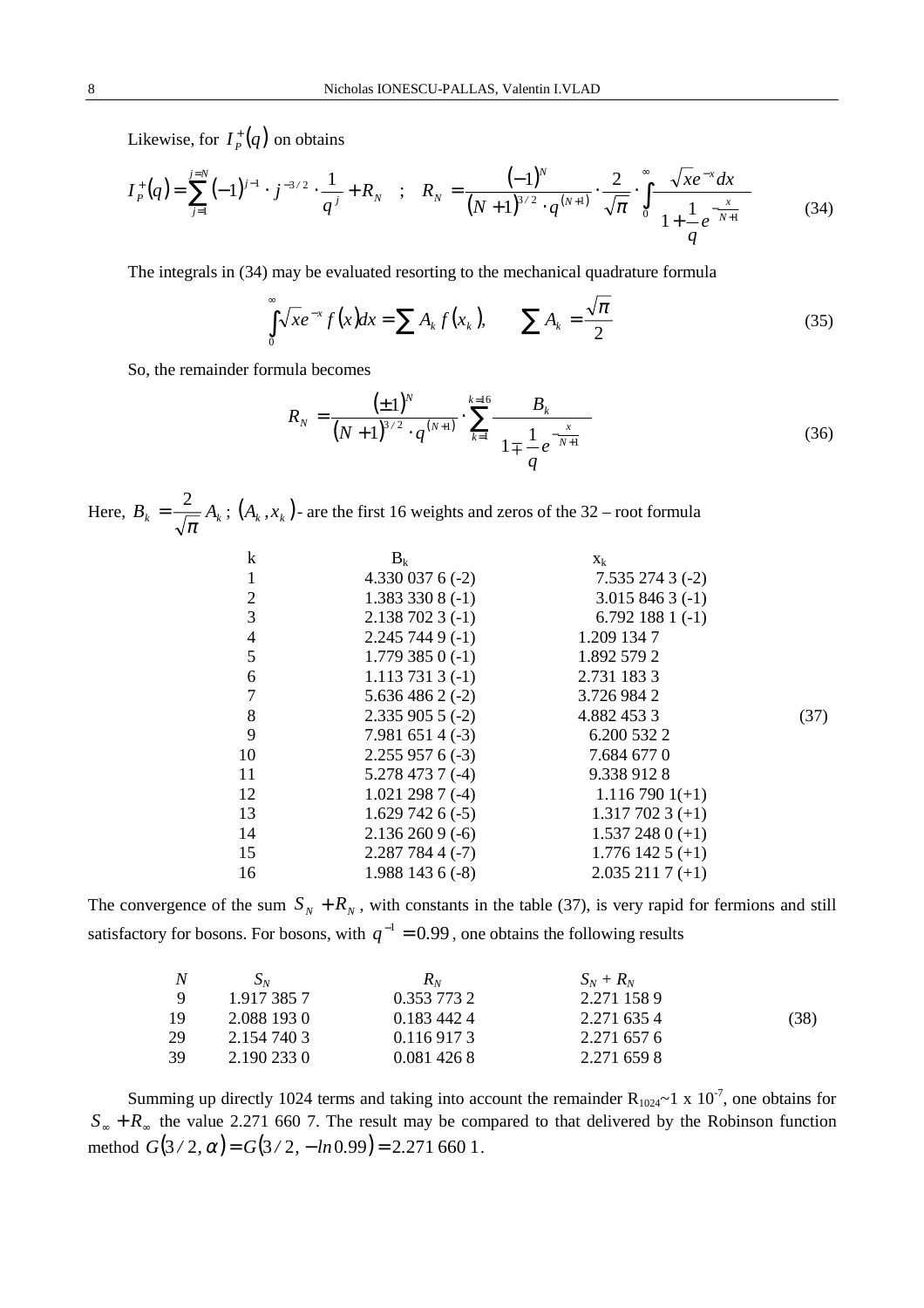**Some applications**. For checking the efficiency of the summation formulas, improved in this paper, we consider the sum

$$
S = \sum_{j=1}^{j=\infty} \frac{2\pi\sqrt{j}}{e^{aj+\alpha}-1} \quad ; \quad \alpha = -\ln 0.99 = 1.005 \, 033 \, 6 \cdot 10^{-2} \quad ; \quad a = 0.5; \qquad a = 10^{-3} \tag{39}
$$

For this purpose, we resort to formula (9) and use equally the expansion

$$
f(x) = \frac{2\pi\sqrt{x}}{e^{ax+\alpha} - 1} = \frac{2\pi\sqrt{x}}{ax + \alpha} \left\{ 1 - \frac{1}{2} (ax + \alpha) + \frac{1}{12} (ax + \alpha)^2 - \frac{1}{720} (ax + \alpha)^4 + \frac{1}{30 \cdot 240} (ax + \alpha)^6 - \frac{1}{1 \cdot 209 \cdot 600} (ax + \alpha)^8 + \dots \right\}
$$
 for  $0 < (ax + \alpha) < 1$ . (40)

A direct integration in (40) delivers the result

$$
I_{\lambda}(a,\alpha) \equiv \int_{0}^{\lambda} f(x)dx = \frac{4\pi}{a} \sqrt{\lambda} \left(1 - \sqrt{\frac{\alpha}{a\lambda}} \tan^{-1} \sqrt{\frac{a\lambda}{\alpha}}\right) - \frac{3}{2} \pi \lambda^{3/2} +
$$
  
+  $\frac{\pi}{3} \lambda^{3/2} \left(\frac{1}{5} a\lambda + \frac{1}{3} \alpha\right) - \frac{\pi}{180} \lambda^{3/2} \left(\frac{1}{9} a^{3} \lambda^{3} + \frac{3}{7} \alpha a^{2} \lambda^{2} + \frac{3}{5} \alpha^{2} a \lambda + \frac{1}{3} \alpha^{3}\right) + ... \qquad 0 < \lambda \le 2$  (41)

and the integral

$$
I = \int_{0}^{\infty} f(x)dx = \left(\frac{\pi}{a}\right)^{3/2} \cdot G(3/2, \alpha), \text{ id est } (42a)
$$

$$
I(a = 0.5; \ \alpha = 1.005 \ 033 \ 6 \cdot 10^{-2}) = 35.777 \ 770
$$
  

$$
I(a = 10^{-3}; \ \alpha = 1.005 \ 033 \ 6 \cdot 10^{-2}) = 400 \ 007.6
$$
 (42b)

The result is given (for  $N = 0$ ) under the form

$$
S = I - I_{\frac{1}{2}} + \left\{ f(1) - \left( I_{\frac{3}{2}} - I_{\frac{1}{2}} \right) \right\} + \theta(3/2)
$$
\n(43)

with the following elements of calculation:

| $a$      | $f(1)$                | $I_{1/2}$         | $I_{3/2}$          |
|----------|-----------------------|-------------------|--------------------|
| $1.(-3)$ | $5.654 609 6 (+2)$    | $1.423 670 (+2)$  | $6.998 217 6 (+2)$ |
| $5.(-1)$ | $9.443 073 9$         | $1.215 876 (+1)$  | $2.204 053 2 (+1)$ |
| $a$      | $I_{3/2}$ - $I_{1/2}$ | $\theta_{3/2}$    | S                  |
| $1.(-3)$ | $5.574 547 6 (+2)$    | $+6.673 300$      | $3.998 799 1 (+5)$ |
| $5.(-1)$ | $0.988 177 2 (+1)$    | $-164 628 2 (-1)$ | $2.301 568 4 (+1)$ |

[The derivation of the statistical factor  $(e^{ax^2} \pm 1)^{-1}$  is essentially based on the rough approximation n!~n<sup>n</sup>e<sup>-n</sup>. When a more realistic approximation, due to Stirling, is used, namely  $n' \approx n^n \cdot e^{-n} \sqrt{2\pi n}$ , the obtaining of the mentioned factor is no longer possible. As the physical phenomenon called "bosonic condensation" is a direct consequence of the behavior of the statistical factor in the proximity of  $x = 0$ , a certain doubt, upon this phenomenon too, cannot be avoided.]